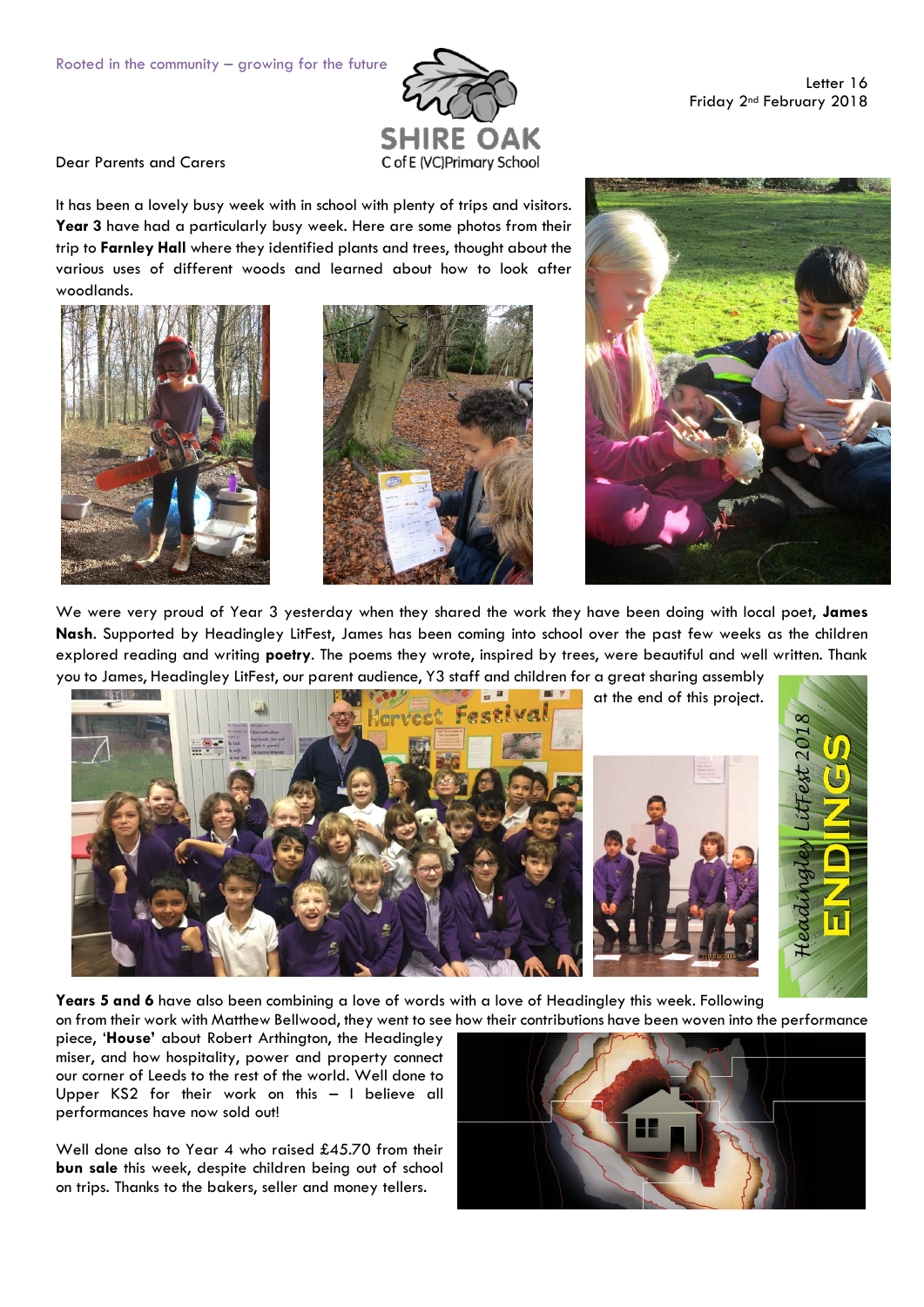

We are looking forward to **Reading Week** starting on Monday. Hopefully you have seen Mr Davies' letter telling you about dress up day on Tuesday (a character from a book or a favourite quote or extract on a top) and about the homework project to make something connected to turning a book into a film. (This could be a storyboard, a film poster, an animation, a trailer or whatever inspires you. No computer or camera necessary, it is the ideas we are after and

how you would convey them in film.)

One group of children who are well prepared for **Reading Week** are the children in Janie's Book Award book club. They are busy reading through this year's shortlist and enjoying a variety of books they would not have ordinarily chosen to read for themselves. Well done – keep up the good work!



Year 5 enjoyed their trip to Lawnswood School to watch the dress rehearsal of 'Hairspray'. It is great to have good links with local high schools and to see former pupils doing so well in their extra curricular activities. Thank you for inviting us Lawnswood!

We are looking forward to welcoming back **Jess Miller** this week. Miss Miller has been on maternity leave but is coming back to work in school one day a week. We also want to send our best wishes to **Mrs Sharon Hall**, our Y2 teacher, who is recuperating from an unexpected operation in hospital. We hope she is feeling better soon.

Thank you to all the parents and carers who were able to join us for **Stay and Play** this week. It is good to have you in school!

| <b>Class</b>                                                                                                          | Well done to this week's Superstars who have been chosen by the staff in their class.                        |  |
|-----------------------------------------------------------------------------------------------------------------------|--------------------------------------------------------------------------------------------------------------|--|
| YR (Thames)                                                                                                           | Zac is always enthusiastic about his reading. Teddy has been sharing his ideas on the carpet.                |  |
| Y1 (Nile)                                                                                                             | Erin W and Emily S for always listening carefully and trying their best.                                     |  |
| Y2 (Aruvi Aru)                                                                                                        | Arlo is challenging himself on Times Table RockStars. Raphe is practising on TT RockStars every day.         |  |
| Y3 (Rhine)                                                                                                            | (out on a trip during this assembly)                                                                         |  |
| Y4 (Ganges)                                                                                                           | Katelyn and Nathaniel have been working hard on their times tables.                                          |  |
| Y5 (Tigris)                                                                                                           | Tiago works hard on his spellings every week. Elijah is working hard on Times Table Rock Stars.              |  |
| Y6 (Amazon)                                                                                                           | Lily us working hard on her spellings and times tables. Ella has been working very hard on her times tables. |  |
| Citizen of the Week was Rudee in Year 5 who was nominated by Alex and Milo for making the right decisions and helping |                                                                                                              |  |
| others to stay out of trouble. Well done!                                                                             |                                                                                                              |  |

I hope to see many of you at **Shire Oak Sunday** this weekend. All are welcome to share in the family service at St Michael's Church from 10am. Children will be able to join in with the choir and other 'jobs' in church. Some of our children have volunteered to be in a play to explain the gospel reading and all the children are invited to come and stand with the special candle as it is Candlemas. Children do not need to be wearing school uniform.

I hope you have a good weekend.

Jane Astrid Devane

Jane Astrid Devane [janead@shireoak.leeds.sch.uk](mailto:janead@shireoak.leeds.sch.uk)

We take the safeguarding of children very seriously at our school and we appreciate your help with this. If you have any concerns or observations regarding **health and safety**, please contact Jane Astrid Devane, Marcelle Maver or Liz Craven.

If you have any concerns or questions regarding **child protection** issues, please speak to Jane Astrid Devane, Marcelle Maver or Jane Hinchliffe.

If you have questions about your **child's progress** or **how to help them** with the learning they find difficult please speak to your child's teacher or make an appointment to see them via the school office.

The governors are always interested in hearing the **views of parents**. If you would like to speak to a governor, then please email the chair, Julia Kelly [shireoakgovernors@gmail.com](mailto:shireoakgovernors@gmail.com) Julia is often on the playground, particularly at the start and end of the week, if you would like to talk to her.)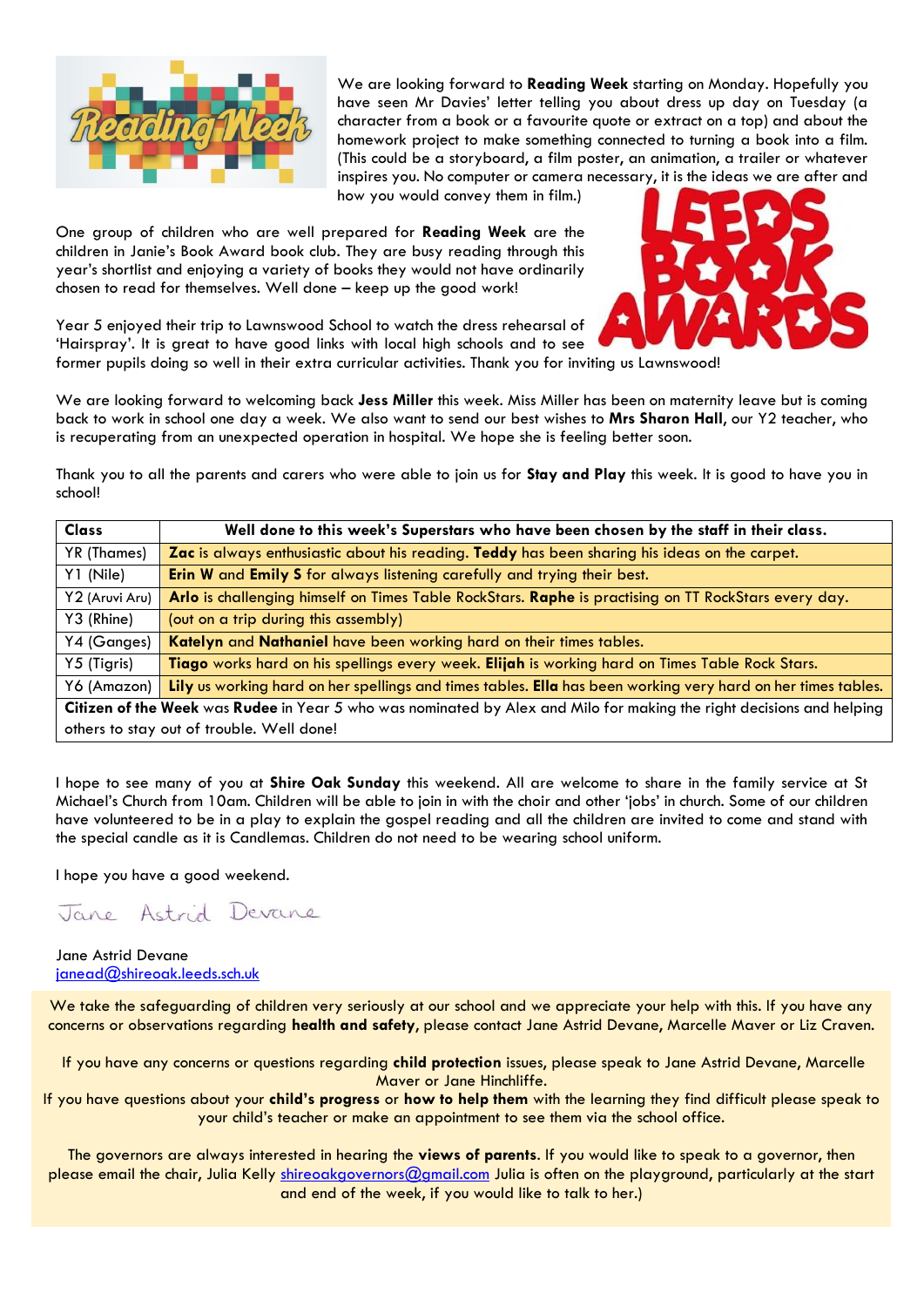## **DIARY DATES**

| Sunday 4 <sup>th</sup> February                                                                                                                                                                   | Shire Oak Sunday - joining St Michael's Church at their All Age Service, 10am.                   |  |  |  |
|---------------------------------------------------------------------------------------------------------------------------------------------------------------------------------------------------|--------------------------------------------------------------------------------------------------|--|--|--|
| Mon 5 <sup>th</sup> to Fri 9 <sup>th</sup> February                                                                                                                                               | Reading Week will include a dress up day on the Tuesday. Children can decorate                   |  |  |  |
|                                                                                                                                                                                                   | a t-shirt for 'Read my T shirt' or dress as a character. The author John Malam will be           |  |  |  |
|                                                                                                                                                                                                   | visiting on Thursday. Book exchange after school Friday. See letter from Mr Davies.              |  |  |  |
| Friday 9 <sup>th</sup> February                                                                                                                                                                   | Reception Class assembly, 9am in the hall. All welcome!                                          |  |  |  |
| Friday 9 <sup>th</sup> February                                                                                                                                                                   | (Early) Shrove Tuesday pancake sale and school uniform sale with book exchange.                  |  |  |  |
|                                                                                                                                                                                                   |                                                                                                  |  |  |  |
| Saturday 10 <sup>th</sup> February to Sunday 18 <sup>th</sup> February. School closed for half term holiday.<br>Monday 19th February<br>$\ast$<br>The Mummy's Tomb experience (in school) Y6, am. |                                                                                                  |  |  |  |
| Monday 19th February                                                                                                                                                                              | 'Get into STEM' (science, technology, engineering & maths) visitor for Y1/2                      |  |  |  |
| Wednesday 21st February                                                                                                                                                                           | Movie Night                                                                                      |  |  |  |
| Thursday 22 <sup>nd</sup> February                                                                                                                                                                | TRAINING DAY school closed to children                                                           |  |  |  |
| $\ast$                                                                                                                                                                                            |                                                                                                  |  |  |  |
| Friday 23rd February                                                                                                                                                                              | The Mummy's Tomb experience (in school) Y5, am.                                                  |  |  |  |
| Wed 28th Feb & Thur 1st March                                                                                                                                                                     | Parents Evenings (&Y5/6 children)                                                                |  |  |  |
| Thursday 1st March                                                                                                                                                                                | Bun Sale run by Year 3 (Y3 please bring in cakes, children can bring up to 50p)                  |  |  |  |
| Friday 2 <sup>nd</sup> March                                                                                                                                                                      | Holi assembly, 9am in the hall. All welcome!                                                     |  |  |  |
| Monday 5 <sup>th</sup> March                                                                                                                                                                      | Cricket assembly and sessions for Y1, Y2 and Y3                                                  |  |  |  |
| Wednesday 7 <sup>th</sup> March                                                                                                                                                                   | Stay and Play in Reception, Year 1 and Year 2 at the start of the day.                           |  |  |  |
| Wed 7 <sup>th</sup> - Friday 9 <sup>th</sup> March                                                                                                                                                | Lineham Farm residential for children in Year 4                                                  |  |  |  |
| Thursday 15 <sup>th</sup> March                                                                                                                                                                   | Year 1 and 2 trip to Abbey House Museum for Houses & Homes topic                                 |  |  |  |
| Friday 16th March                                                                                                                                                                                 | Year 5 class assembly, 9am in the hall. All welcome!                                             |  |  |  |
| Monday 26 <sup>th</sup> March                                                                                                                                                                     | Bun Sale run by Year 2 (Y2 please bring in cakes, children can bring up to 50p)                  |  |  |  |
| Wednesday 28 <sup>th</sup> March                                                                                                                                                                  | Y3/4 Easter production dress rehearsal in front of the other children                            |  |  |  |
| Thursday 29 <sup>th</sup> March                                                                                                                                                                   | Easter production. All welcome!                                                                  |  |  |  |
|                                                                                                                                                                                                   | Friday 30 <sup>th</sup> March - Sunday 16 <sup>th</sup> April. School closed for Easter holiday. |  |  |  |
| $\ast$<br>Tuesday 17 <sup>th</sup> April                                                                                                                                                          | Diside working in classes                                                                        |  |  |  |
| Wednesday 18th April                                                                                                                                                                              | Y1-Y6 reports to parents given out this week.                                                    |  |  |  |
| Thursday 19 <sup>th</sup> April                                                                                                                                                                   | Stay and Play in Reception, Year 1 and Year 2 at the start of the day.                           |  |  |  |
| $\ast$<br>Friday 20 <sup>th</sup> April                                                                                                                                                           | D:side drugs and alcohol safety sessions in classes                                              |  |  |  |
| Friday 20 <sup>th</sup> April                                                                                                                                                                     | New to you/secondhand uniform sale after school                                                  |  |  |  |
| Thursday 26 <sup>th</sup> April                                                                                                                                                                   | Bun Sale run by Year 1 (Y1 please bring in cakes, children can bring up to 50p)                  |  |  |  |
| Friday 27 <sup>th</sup> April                                                                                                                                                                     | Year 4 class assembly, 9am in the hall. All welcome!                                             |  |  |  |
| Tuesday 1st May                                                                                                                                                                                   | Year 2 class assembly, 9am in the hall. All welcome!                                             |  |  |  |
| $\ast$<br>Thursday 3rd May                                                                                                                                                                        | Y3 trip to Temple Newsam                                                                         |  |  |  |
| Monday 7 <sup>th</sup> May school closed for the bank holiday.                                                                                                                                    |                                                                                                  |  |  |  |
| Thursday 10 <sup>th</sup> May                                                                                                                                                                     | Y4 trip to Temple Newsam                                                                         |  |  |  |
| Mon 14 <sup>th</sup> - Fri 18 <sup>th</sup> May                                                                                                                                                   | KS2 SATs week for Year 6.                                                                        |  |  |  |
| Saturday 19th May                                                                                                                                                                                 | Spruce Up Shire Oak Groundforce work day                                                         |  |  |  |
| Monday 21st May                                                                                                                                                                                   | Bun Sale run by Reception. (YR please bring in cakes, children can bring up to 50p)              |  |  |  |
| Tuesday 22nd May                                                                                                                                                                                  | Year 1 class assembly, 9am in the hall. All welcome!                                             |  |  |  |
| Friday 25th May                                                                                                                                                                                   | Non - uniform day for items for summer fair at Headingley Youth Music Fesitival                  |  |  |  |
| Saturday 26th - Sunday 3rd June school closed for May half term holiday                                                                                                                           |                                                                                                  |  |  |  |
| Saturday 9th June                                                                                                                                                                                 |                                                                                                  |  |  |  |
|                                                                                                                                                                                                   | Headingley Youth Music Festival (including our summer fair) 12-4pm                               |  |  |  |
| Mon 11 <sup>th</sup> - Fri 15 <sup>th</sup> June                                                                                                                                                  | Geography Mapping Week                                                                           |  |  |  |
| Tuesday 12 <sup>th</sup> June                                                                                                                                                                     | New Reception Parents meeting                                                                    |  |  |  |
| Wednesday 13 <sup>th</sup> June                                                                                                                                                                   | Reception class assembly, 9am in the hall. All welcome!                                          |  |  |  |
| Tuesday 19th June                                                                                                                                                                                 | Movie Night                                                                                      |  |  |  |
| Friday 15 <sup>th</sup> June                                                                                                                                                                      | Y5/6 carrying the flags at Leeds Rhinos v St Helens match in the evening                         |  |  |  |
| Wednesday 20 <sup>th</sup> June                                                                                                                                                                   | TRAINING DAY school closed to children                                                           |  |  |  |
| Friday 22nd June                                                                                                                                                                                  | Stay and Play in Reception, Year 1 and Year 2 at the start of the day.                           |  |  |  |
| Thursday 28 <sup>th</sup> June                                                                                                                                                                    | Year 3 class assembly, 9am in the hall. All welcome!                                             |  |  |  |
| Wednesday 4 <sup>th</sup> July                                                                                                                                                                    | <b>Transition day</b>                                                                            |  |  |  |
| Monday 9th July                                                                                                                                                                                   | Give out reports to parents this week.                                                           |  |  |  |
| Wednesday 11 <sup>th</sup> July                                                                                                                                                                   | Music recital by children learning instruments. TBC.                                             |  |  |  |